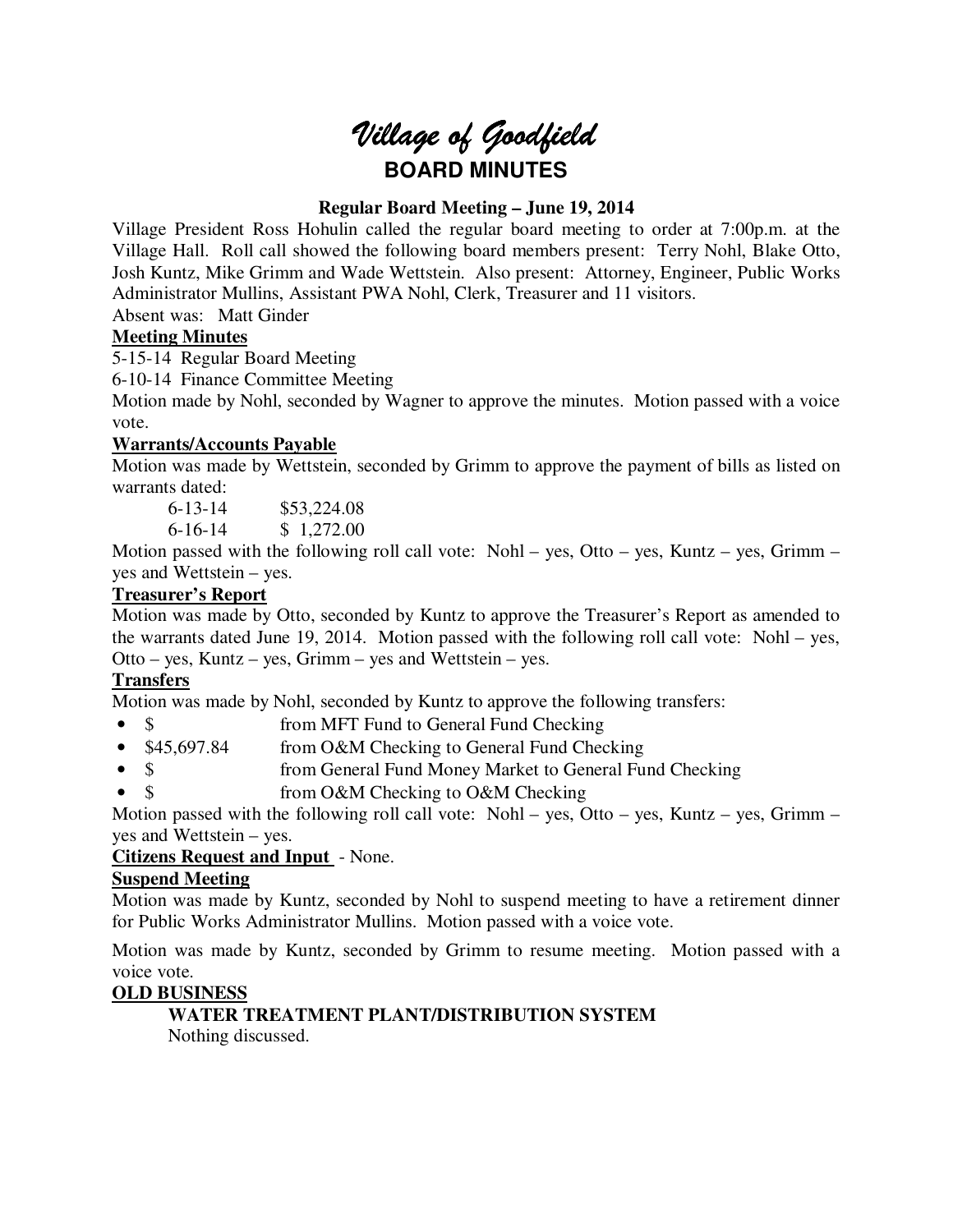## **SEWER TREATMENT PLANT/DISTRIBUTION SYSTEM**

### **1. STP Expansions**

Bids were received from Stark, GA Rich, Leander Construction and Otto Baum. A Water & Sewer Committee Meeting is scheduled for 7-7-14 at 6:30p.m. to

discuss STP design and bids. Bids will be voted on at July  $17<sup>th</sup>$  Regular Board Meeting.

# **2. Trunk Sewer Improvements, Clearing Brush & Railroad Crossing**  Nothing discussed.

**Payment of outstanding invoices upon request of Village Engineer**  None.

## **Goodfield Business Park**

Nothing discussed.

### **Deer Lakes Cul-de-sac – Roadway Improvement**

Josh Nohl has been talking to Kurt Blunier and received a verbal agreement of \$14,000- \$15,000 to do gravel, dirt work and culvert. Motion was made by Grimm, seconded by Nohl to approve upon receipt of a written agreement. Motion passed with the following roll call vote: Nohl – yes, Otto – yes, Kuntz – yes, Grimm – yes and Wettstein – yes.

# **Park Path Connection to Bridle Ridge**

Trustee Grimm informed the Board the berm should be completed within the next week or two. Trustee Grimm received a bid from Lonewolf Concrete for \$41,900 to install 5' sidewalk. Motion by Otto, seconded by Grimm to approve the bid. Motion passed with the following roll call vote: Nohl – yes, Otto – yes, Kuntz – yes, Grimm – yes and Wettstein – yes.

# **CNH – Annexation**

Nothing discussed.

## **Freedom Oil – liquor license**

Nothing discussed.

## **Storm Siren**

Josh Nohl informed the Board he is waiting on a quote from Reagan Communications. **Standard Form of Agreement between owner and engineer** 

Attorney Ierulli has made changes, waiting for Engineer Yockey's input.

### **Tractor and Equipment Prices**

Motion was made by Nohl, seconded by Wettstein to approve buying the tractor, mower and blade for \$67,900 after the trade in from Martin's. Trustee Josh Kuntz voiced his opinion that he feels there should be two bids. Motion passed with the following roll call vote: Nohl – yes, Otto – yes, Kuntz – no, Grimm – yes and Wettstein – yes.

# **Fuel System Installation**

Tanks were approved at a previous meeting. The total cost of fuel tanks, electric and concrete and is \$15,500. Motion was made by Grimm, seconded by Kuntz to approve the 15,500 to complete the tanks, electric and concrete. Motion passed with the following roll call vote: Nohl – yes, Otto – yes, Kuntz – yes, Grimm –yes and Wettstein – yes.

## **Budget/Appropriations**

Treasurer DeGrave had a copy of the proposed budget in each Trustees packet. They will review and vote for approval at the July 17, 2014 Regular Board Meeting.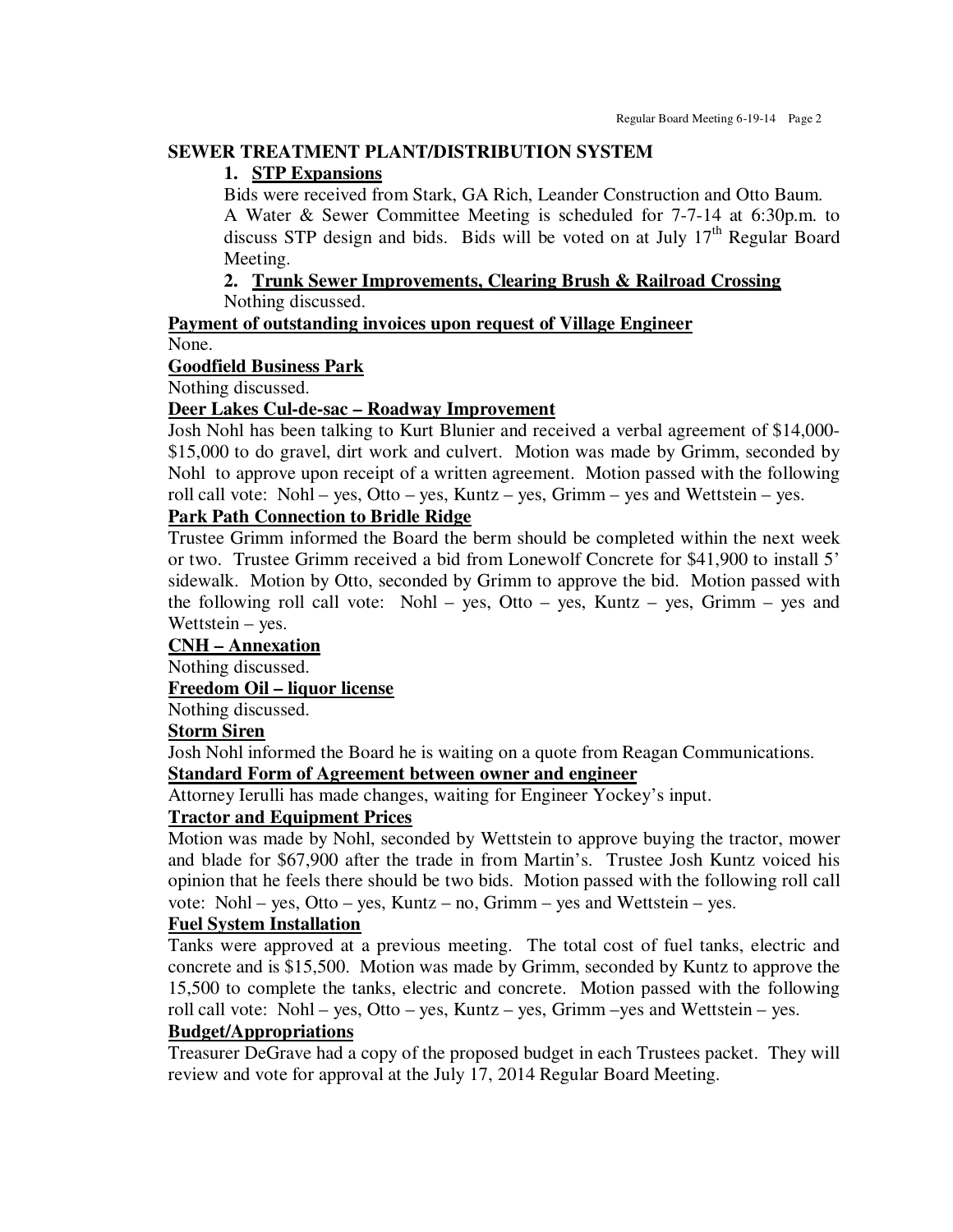#### **Appointments**

# Nothing discussed.

#### **NEW BUSINESS**

## **Retirement – Public Works Administrator Mullins**

President Hohlulin, Josh Nohl, Wes Hohulin and others thanked Roger Mullins for his years of dedication and service to the Village of Goodfield.

### **Prevailing Rate of Wages Ordinance**

Motion was made by Grimm, seconded by Nohl to approve Ordinance #14-03, Prevailing rate of wages. Motion passed with the following roll call vote: Nohl – yes, Otto – yes, Kuntz – yes, Grimm – yes and Wettstein – yes.

### **Weed Ordinance Notices**

Several weed ordinances were sent out.

### **Golf Cart Ordinance**

Jim Edwards, Chief of Police, recommends adopting a golf cart ordinance with an annual fee. Health, Safety & Maintenance Committee will meet to discuss this and make a recommendation to the Board.

### **Bridle Ridge Developer/HOA**

HOA should be formed. Developer probably will not follow through on his obligation since all lots have been sold.

### **Trailer Purchase**

Motion was made by Kuntz, seconded by Wettstein to purchase a 7712 Trailer from Glen's Standard for \$1,660.00. Motion passed with the following roll call vote: Nohl – yes, Otto – yes, Kuntz – yes, Grimm – yes and Wettstein – yes.

### **Swimming Pool 114 W Robinson Street**

Nothing discussed.

### **Schedule Committee Meetings**

A Water & Sewer Committee Meeting is scheduled for 7-7-14 at 6:30p.m. to discuss STP design and bids.

#### **Municipal Calendar**

Completed.

#### **Other Business**

Anne Culp, CNH, asked if they could slowly put 50,000 gallons of wastewater into the Village sewer. Engineer Yockey will review analysis and get back to PWA Nohl.

**Engineer –** Engineer Yockey was contacted by someone looking to build in Goodfield Crossing asking about lot lines and if easements could be vacated. It is the responsibility of the builder to contact utility company to see if they have any utilities in the easements prior to the Village vacating the easement.

**Public Works Administrator –** With the retirement of Roger Mullins, Josh Nohl now becomes the Public Works Administrator and Mike Carr becomes Assistant Public Works Administrator.

### **Trustees**

**Nohl** – None. **Grimm** – None. **Otto –** None. **Kuntz –** None.